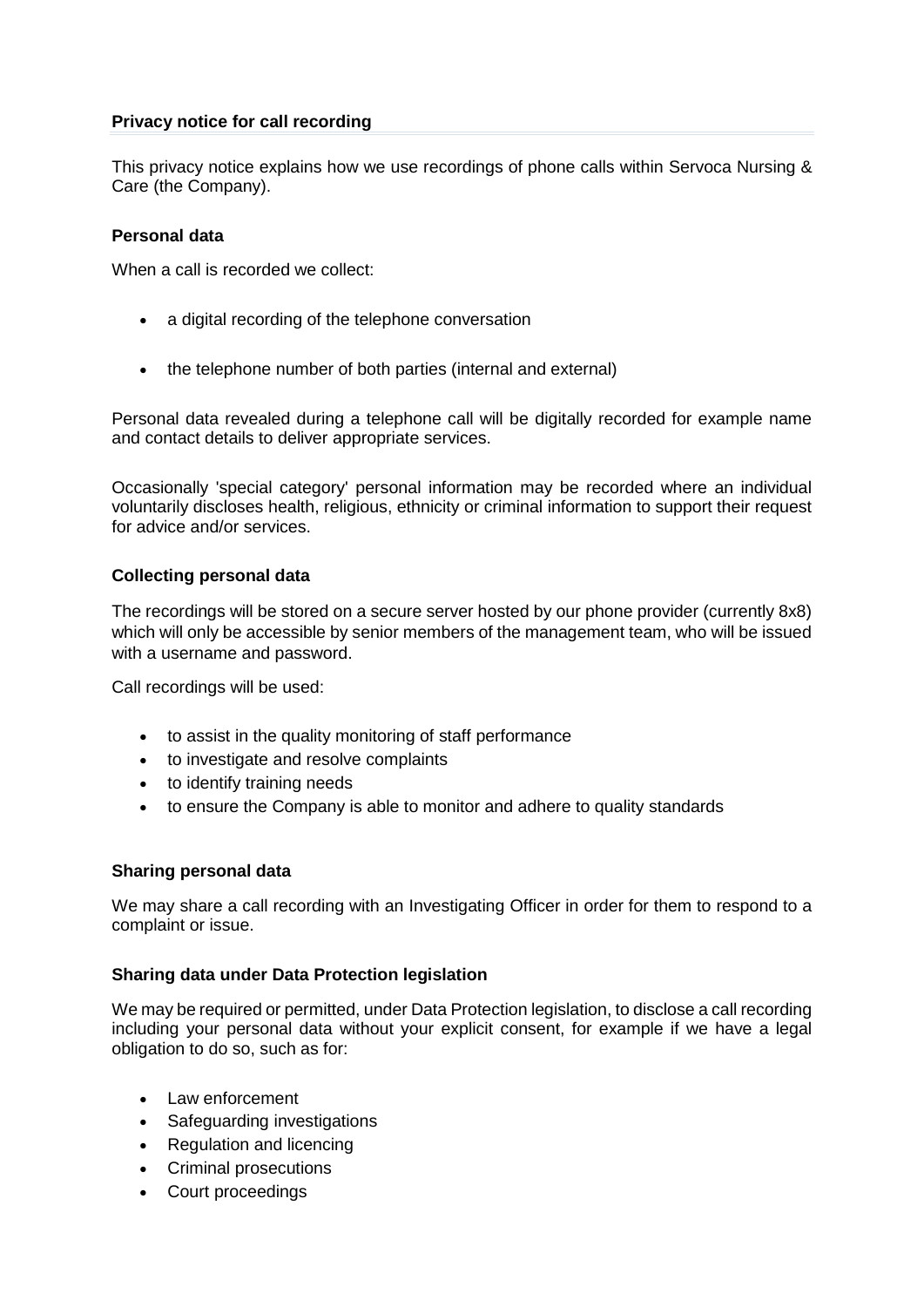## **What is the legal basis that permits us to use your information?**

Under data protection legislation we are only permitted to use your personal data if we have a legal basis for doing so as set out in the data protection legislation. We will process your personal data for the purposes of providing you with work-finding services. The legal bases we rely upon to offer these services to you include at least one of the following:

- Consent
- Contractual obligation
- Legal obligation
- Where it is necessary for our legitimate interests (or those of a third party) and your interests and fundamental rights do not override those interests

### **Retaining personal data**

Recordings are [kept securely and confidentially.](https://www.waverley.gov.uk/info/200303/legal_notices/570/privacy_notice_and_data_protection#shareinfo) They will be held for no more than 30 days, unless required to be retained for an investigation, legal reasons or a potential safeguarding concern.

### **Your rights in relation to your information**

You have a number of rights in relation to your personal data, these include the right to:

- be informed about how we use your personal data;
- obtain access to your personal data that we hold;
- request that your personal data is corrected if you believe it is incorrect, incomplete or inaccurate;
- request that we erase your personal data in the following circumstances:
	- o if we are continuing to process personal data beyond the period when it is necessary to do so for the purpose for which it was originally collected;
	- o if we are relying on consent as the legal basis for processing and you withdraw consent;
	- $\circ$  if we are relying on legitimate interest as the legal basis for processing and you object to this processing and there is no overriding compelling ground which enables us to continue with the processing;
	- o if the personal data has been processed unlawfully (i.e. in breach of the requirements of the data protection legislation);
	- $\circ$  if it is necessary to delete the personal data to comply with a legal obligation.
- ask us to restrict our data processing activities where you consider that:
	- o personal data is inaccurate;
	- o our processing of your personal data is unlawful ;